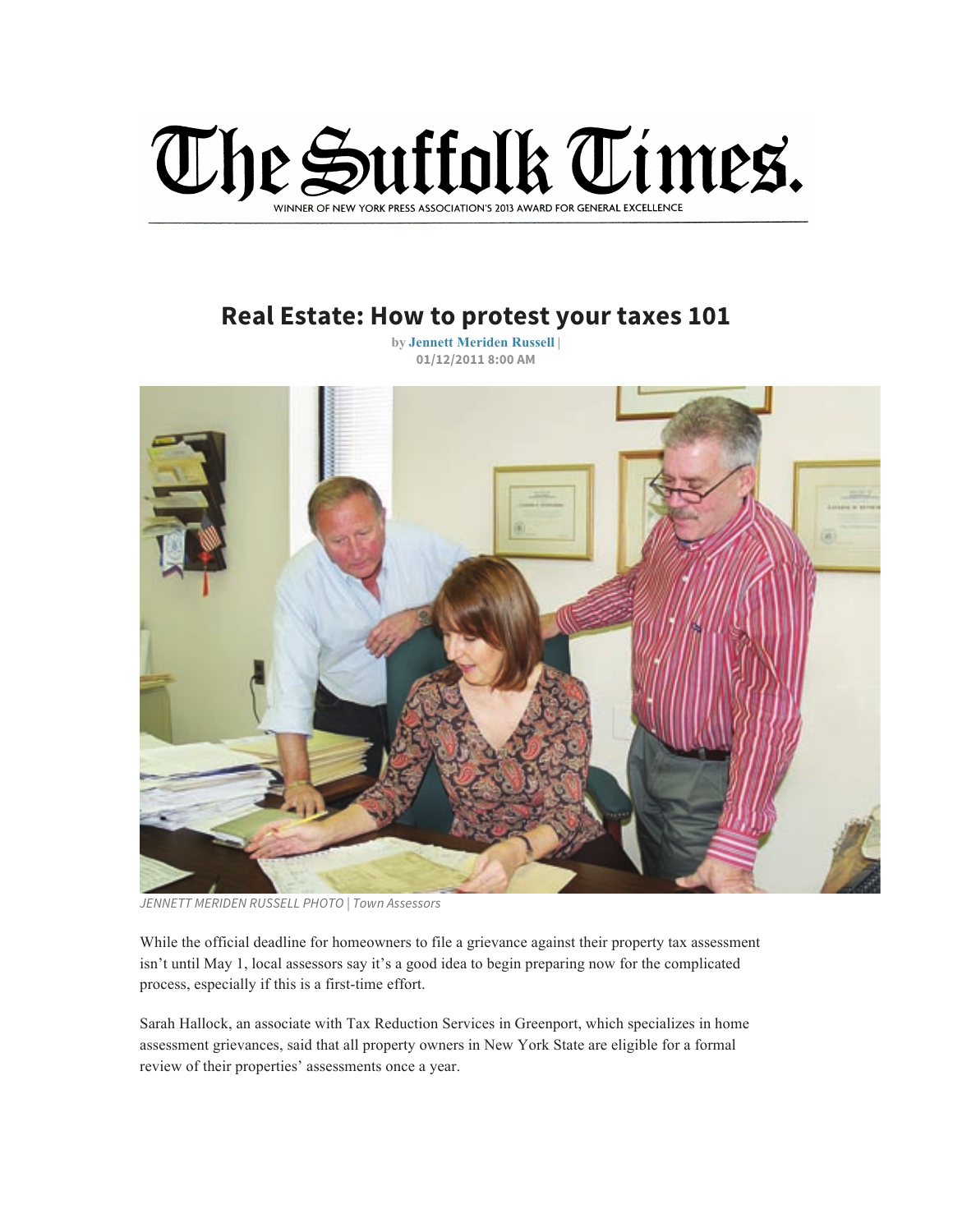You can't dispute your tax bill, but you can challenge the town's assessment of how much your property is worth. Local governments use that value to determine your taxes.

The first step in challenging the assessment could be to talk to a town assessor, and it is not required to file a formal grievance at this point. If this step is skipped, or if the assessor's office refuses to make a change, the next step is to file a formal grievance with the town's Board of Assessment Review, which hears grievances on "Grievance Day" but accepts them until May 1.

Grievance Day in most towns is on a Tuesday in May. In both Southold and Riverhead towns, this year it's May 17.

If a grievance is denied, a property owner can go to the State Supreme Court and file a claim against the town, challenging the decision.

The grievance processes can be overwhelming, but homeowners need not face the challenges alone, said Ms. Hallock. "A homeowner has the right to do this on their own, but they can also hire a representative to plead their grievance for them," she said. Her company charges half of the tax savings if they win a homeowner's grievance; otherwise there is no charge.

"Generally, the first step in the process is a grievance against the town," Ms. Hallock said. "If that grievance is denied by the grievance board, you have a right to file an appeal against that decision."

A full-blown lawsuit is not necessarily required. So-called "small claims assessment reviews" (SCAR) can be filed by owner-occupants of one-, two- or three-family dwellings used exclusively for residential purposes or by the owners of vacant land that is not of sufficient size to contain a dwelling. Information regarding the SCAR process is available online from the New York State Unified Court System atcourts.state.ny.us.

Bob Scott, chairman of the Southold Town Board of Assessors, said there are two basic types of assessment ratings used to determine market value.

An equalization rate is an overall interpretation of market values with an emphasis on commercial properties, he said. The town also employs a residential assessment ratio (RAR), created by the state real property tax services office, which basically applies to one-, two- or three-family dwellings.

Mr. Scott admitted that property assessment ratings and filings are confusing at best. He said his office is always open to the community and that town assessors are there to help, not hinder, homeowners in filing a grievance free of charge.

"Last week, I helped a woman get a major reduction and she said, 'That's great! What's the split?'" Mr. Scott recalled with a chuckle. The woman thought she had to pay a part of her tax savings to the assessor.

"There's no split, I told her. We work for you," Mr. Scott said.

According to Mason Haas, a member of Riverhead's Board of Assessors, a number of factors can affect a residential property's market value, including external characteristics such as "curb appeal," home condition, lot size, popularity of an architectural style, availability of water or sewage systems and sidewalks.